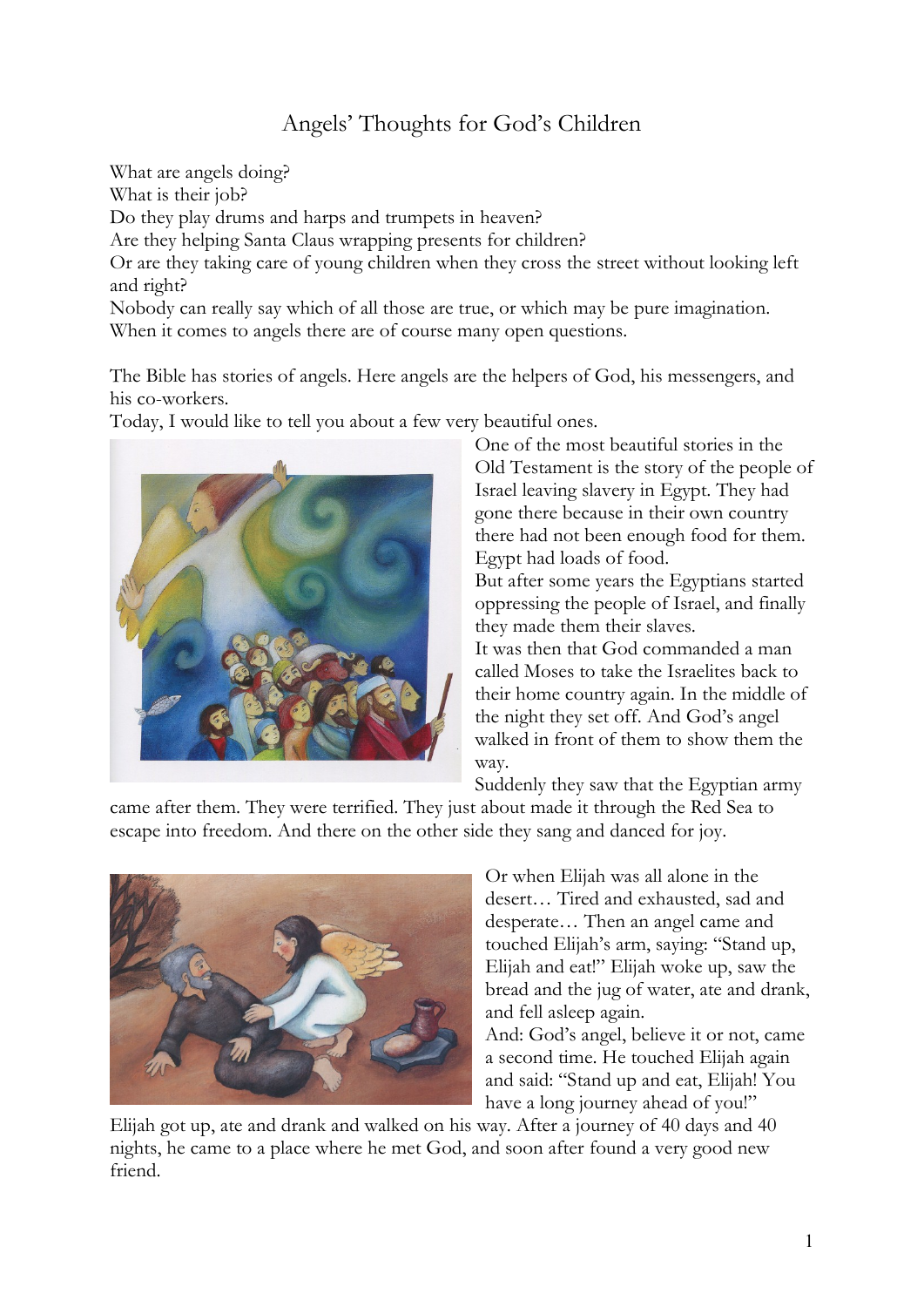

Or when the angel Gabriel came to visit Mary… She was a very young woman, and she had promised one day to marry Joseph and become his wife. The angel greeted Mary and told her that God was with her. But Mary was afraid and did not understand who the angel was and what he wanted from her. The angel said to her: "Mary, do not be afraid! God loves you. You will have a son soon, and you will call him Jesus." Mary was so surprised, she wondered how this all could happen. To the angel she said: "But how can this be? I am not even married."

And the angel told her that God' spirit would make her get a baby and that her cousin Elisabeth was also expecting a

child, and that in God's world nothing was impossible… Mary plucked up all her courage and said to the angel: "Here I am, I am willing to do what God has planned for me!" The angel left her, and Mary went to visit her cousin Elisabeth. She could not stay alone. She needed a friend.



of all people. And for a moment Mary was very happy too.

Just a little later, when Mary was about to give birth to this child, there were angels again. Mary and Joseph had gone to Bethlehem.

Mary could feel that the baby would be born. They searched for a place to stay. But all rooms were fully booked. They found a stable where they could find shelter and there Mary gave birth to this special child of God. She wrapped him in cloths and laid him in a manger. Then all of a sudden the night sky was filled with dazzling light, and angels and shepherds appeared near the poor housing and wished Mary and Joseph well. The angels praised God and sang of peace on earth and of the happiness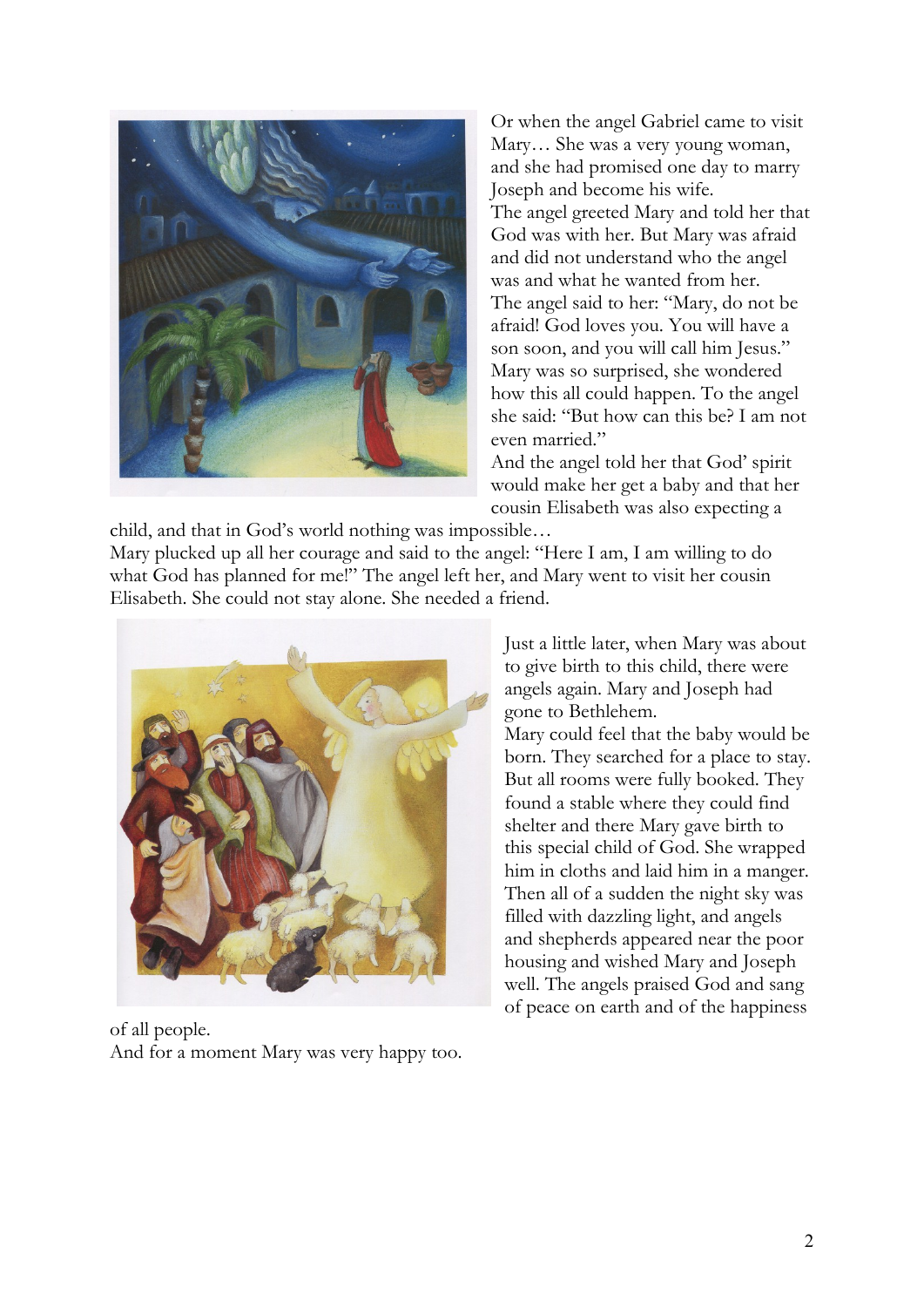

But then more visitors came. Wise men from the East. They knew all about the stars, and a star had led them to the manger. They had dreamed of an angel, and thus Jesus stayed safe. Because had they not dreamed of a different way to take on their journey home, they would have passed by King Herod again and told him where the Jesus child was.

Herod, the king in Jerusalem was afraid that there could be another king than him. And when he'd heard through the wise men of the birth of a new king, he was determined to wipe out this new born king. He sent his soldiers to Bethlehem…

But they came too late for Jesus. Because Joseph, too, had seen an angel

in his dream at night. The angel had told Joseph that Jesus was in great danger, and that Joseph should take Mary and the child and flee. They went to Egypt and lived as refugees there.

Only after King Herod's death, Joseph again heard an angel say that Israel was safe again, and that they should go back to their home country… They went back home and lived their safely for many years.

I can't tell you all the angels' stories today, but I must mention one last one. …the story where Mary met an angel in the garden.



Mary, the sad friend of Jesus who wanted to look after his dead body, couldn't find Jesus' body there in the garden. She thought Jesus had been taken away, and then discovered that he was not gone but was still alive – there with them, and not dead at all. She then ran to tell the other friends of Jesus, such very, very good and exciting news. Eventually they all received new courage, new hope, and new strength for life. And they began speaking to all they met about their friend Jesus, about their faith and their God, and about the angel who opened, for them, a way back to life.